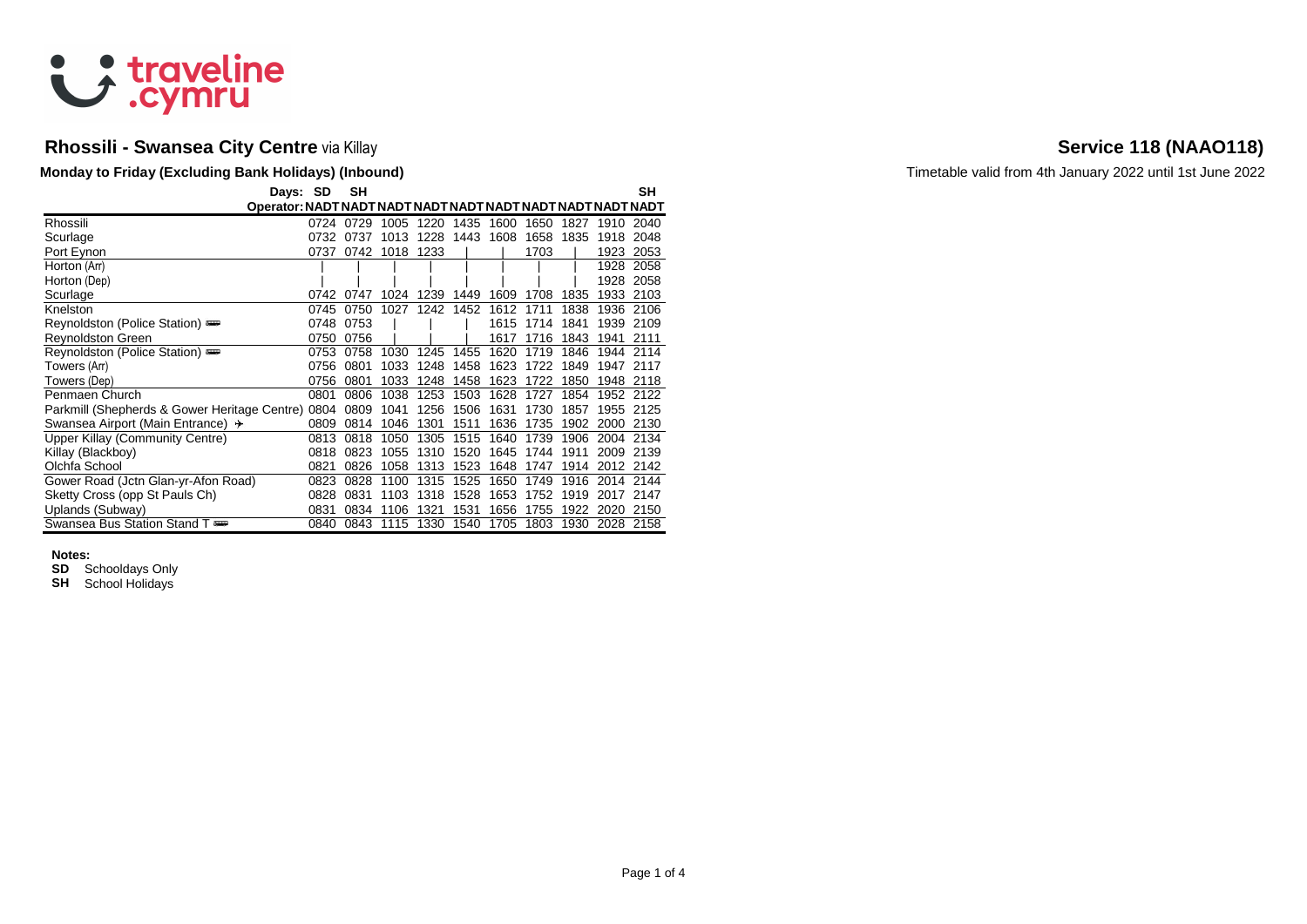

# **Swansea City Centre - Rhossili** via Killay **Service 118 (NAAO118) Service 118 (NAAO118)**

### **Monday to Friday (Excluding Bank Holidays) (Outbound)** Monday Continuition of the United States of Timetable valid from 4th January 2022 until 1st June 2022

| Days:                                        |      |      |      |      |      |      |      | SΗ   | SD   |
|----------------------------------------------|------|------|------|------|------|------|------|------|------|
|                                              |      |      |      |      |      |      |      |      |      |
| Swansea Bus Station Stand T                  | 0745 | 0905 | 1120 | 1335 | 1550 | 1710 | 1805 | 1940 | 1940 |
| Uplands (Post Office)                        | 0754 | 0914 | 1129 | 1344 | 1559 | 1721 | 1814 | 1948 | 1948 |
| Sketty Cross (Lloyd's Bank)                  | 0758 | 0918 | 1133 | 1348 | 1603 | 1727 | 1818 | 1952 | 1952 |
| Gower Road (Jctn Glan-yr-Afon Road)          | 0800 | 0920 | 1135 | 1350 | 1605 | 1729 | 1820 | 1954 | 1954 |
| Olchfa School                                | 0802 | 0922 | 1137 | 1352 | 1607 | 1732 | 1822 | 1956 | 1956 |
| Killay (Blackboy)                            | 0805 | 0925 | 1140 | 1355 | 1610 | 1735 | 1825 | 1959 | 1959 |
| <b>Upper Killay (Community Centre)</b>       | 0809 | 0929 | 1144 | 1359 | 1614 | 1739 | 1829 | 2003 | 2003 |
| Swansea Airport (Main Entrance) +            | 0813 | 0933 | 1148 | 1403 | 1618 | 1743 | 1833 | 2006 | 2006 |
| Parkmill (Shepherds & Gower Heritage Centre) | 0818 | 0938 | 1153 | 1408 | 1623 | 1748 | 1838 | 2011 | 2011 |
| Penmaen Church                               | 0821 | 0941 | 1156 | 1411 | 1626 | 1751 | 1841 | 2013 | 2013 |
| Towers (Arr)                                 | 0826 | 0946 | 1201 | 1416 | 1631 | 1756 | 1846 | 2018 | 2018 |
| Towers (Dep)                                 | 0826 | 0946 | 1201 | 1416 | 1631 | 1756 | 1846 | 2018 | 2018 |
| Reynoldston (Police Station) (Arr)           | 0829 | 0948 | 1203 | 1418 | 1633 | 1758 | 1848 | 2019 | 2019 |
| Reynoldston (Police Station) (Dep)           | 0829 | 0948 | 1203 | 1418 | 1633 | 1758 | 1848 | 2019 | 2019 |
| <b>Reynoldston Green</b>                     | 0832 |      |      |      |      | 1800 | 1850 | 2022 | 2022 |
| Reynoldston (Police Station)                 | 0834 | 0948 | 1203 | 1418 | 1633 | 1802 |      |      |      |
| Knelston                                     | 0837 | 0951 | 1206 | 1421 | 1636 | 1805 | 1853 |      | 2025 |
| Scurlage                                     | 0840 | 0954 | 1209 | 1424 | 1639 | 1808 | 1856 | 2028 | 2028 |
| Port Eynon                                   |      |      |      |      |      | 1813 |      |      | --   |
| Scurlage                                     | 0840 | 0955 | 1210 | 1425 | 1640 | 1818 | 1857 | 2028 | --   |
| Rhossili                                     | 0848 | 1003 | 1218 | 1433 | 1648 | 1826 | 1905 | 2036 |      |

### **Notes:**

**SD** Schooldays Only

**SH** School Holidays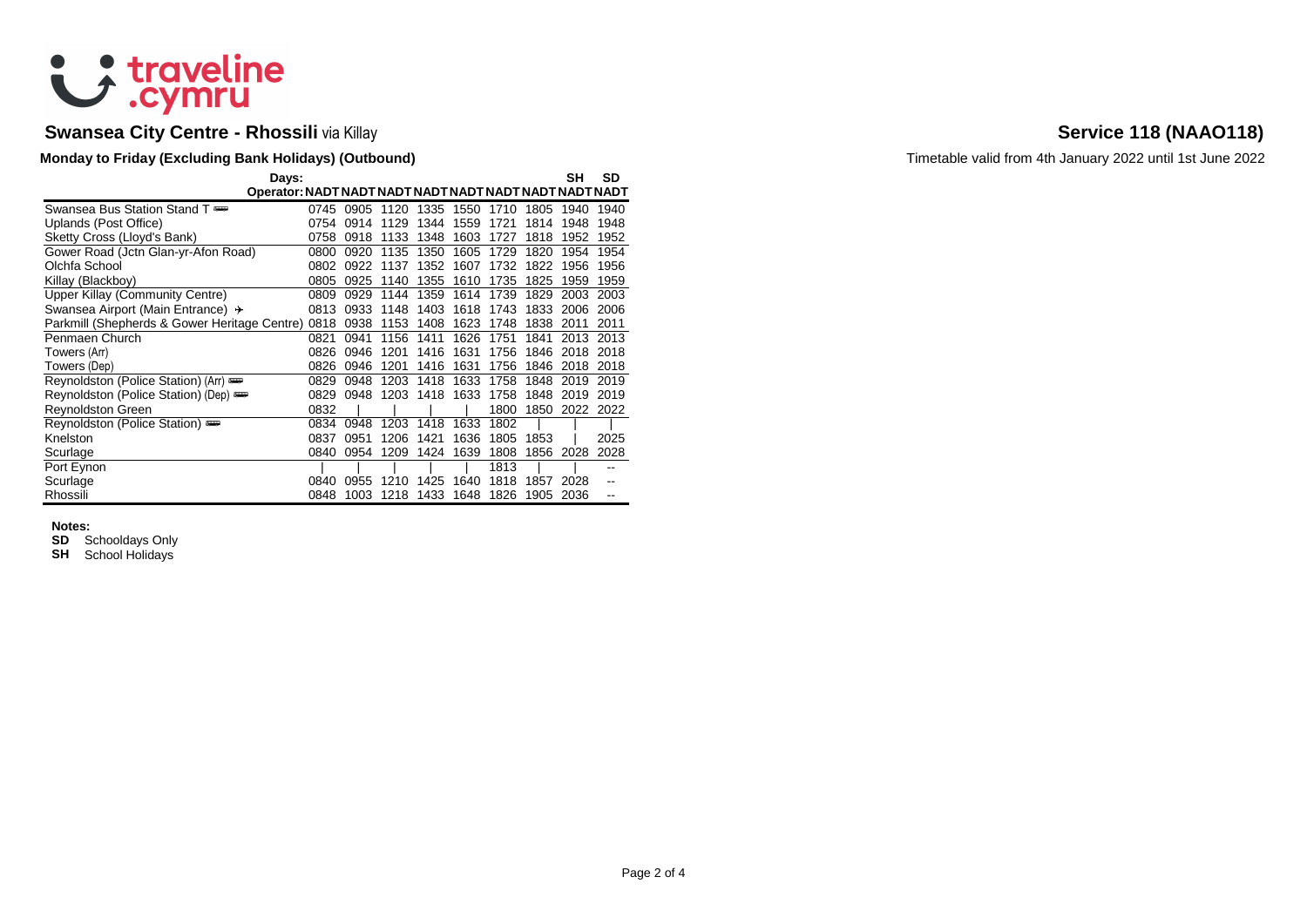

# **Rhossili - Swansea City Centre** via Killay **Service 118 (NAAO118) Service 118 (NAAO118)**

| Rhossili                                          | 0729 | 1005 | 1220 | 1435 | 1600 | 1650 | 1827 | 1910 2040 |           |
|---------------------------------------------------|------|------|------|------|------|------|------|-----------|-----------|
| Scurlage                                          | 0737 | 1013 | 1228 | 1443 | 1608 | 1658 | 1835 | 1918      | 2048      |
| Port Eynon                                        | 0742 | 1018 | 1233 |      |      | 1703 |      | 1923      | 2053      |
| Horton (Arr)                                      |      |      |      |      |      |      |      | 1928      | 2058      |
| Horton (Dep)                                      |      |      |      |      |      |      |      | 1928      | 2058      |
| Scurlage                                          | 0747 | 1024 | 1239 | 1449 | 1609 | 1708 | 1835 | 1933      | 2103      |
| Knelston                                          | 0750 | 1027 | 1242 | 1452 | 1612 | 1711 | 1838 | 1936      | 2106      |
| Reynoldston (Police Station)                      |      |      |      |      | 1615 | 1714 | 1841 | 1939      | 2109      |
| <b>Reynoldston Green</b>                          | 0756 |      |      |      | 1617 | 1716 | 1843 | 1941      | 2111      |
| Reynoldston (Police Station)                      | 0759 | 1030 | 1245 |      | 1620 | 1719 | 1846 | 1944      | 2114      |
| Towers (Arr)                                      | 0801 | 1033 | 1248 | 1458 | 1623 | 1722 | 1849 | 1947      | 2117      |
| Towers (Dep)                                      | 0801 | 1033 | 1248 | 1458 | 1623 | 1722 | 1850 | 1948      | 2118      |
| Penmaen Church                                    | 0806 | 1038 | 1253 | 1503 | 1628 | 1727 | 1854 |           | 1952 2122 |
| Parkmill (Shepherds & Gower Heritage Centre) 0809 |      | 1041 | 1256 | 1506 | 1631 | 1730 | 1857 | 1955      | 2125      |
| Swansea Airport (Main Entrance) +                 | 0814 | 1046 | 1301 | 1511 | 1636 | 1735 | 1902 | 2000      | 2130      |
| Upper Killay (Community Centre)                   | 0818 | 1050 | 1305 | 1515 | 1640 | 1739 | 1906 | 2004      | 2134      |
| Killay (Blackboy)                                 | 0823 | 1055 | 1310 | 1520 | 1645 | 1744 | 1911 | 2009      | 2139      |
| Olchfa School                                     | 0826 | 1058 | 1313 | 1523 | 1648 | 1747 | 1914 | 2012      | 2142      |
| Gower Road (Jctn Glan-yr-Afon Road)               | 0828 | 1100 | 1315 | 1525 | 1650 | 1749 | 1916 | 2014      | 2144      |
| Sketty Cross (opp St Pauls Ch)                    | 0831 | 1103 | 1318 | 1528 | 1653 | 1752 | 1919 | 2017      | 2147      |
| Uplands (Subway)                                  | 0834 | 1106 | 1321 | 1531 | 1656 | 1755 | 1922 | 2020      | 2150      |
| Swansea Bus Station Stand T                       | 0843 | 1115 | 1330 | 1540 | 1705 | 1803 | 1930 | 2028 2158 |           |

**Saturday (Inbound)** Timetable valid from 4th January 2022 until 1st June 2022